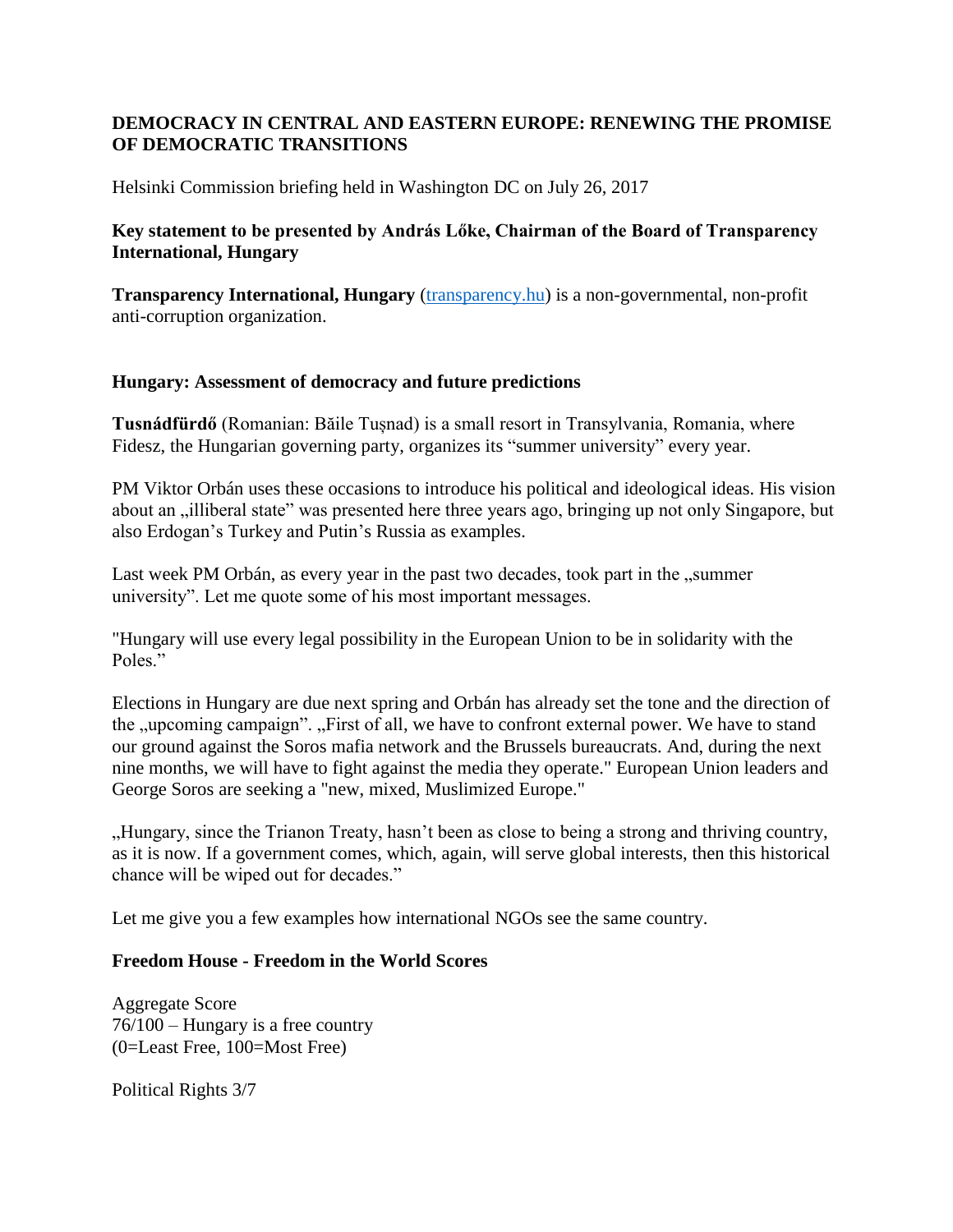Civil Liberties 2/7 (1=Most Free, 7=Least Free)

The bad news is that all of the trends are on a downward trajectory.

**World Press Freedom (Reporters Without Borders),** 2016: Hungary ranks 67th on its 2016 Index which is a steep decline compared to 23rd position reached in 2010.

## **Transparency International Corruption Perception Index (TI CPI),** 2016:

The good news is that Hungary is perceived to be only moderately corrupt in a worldwide comparison, reaching 48 points in 2016 on a scale from 0 ('very corrupt') to 100 ('clean and non-corrupt'). The bad news is that the trend, again, is downwards. In the region, Hungary is only followed by Bulgaria and Romania now.

**Global Competitiveness Report (World Economic Forum)**, 2016-2017: Hungary coming 69th out of 138, worst position ever. Countries like Rwanda, Oman, Jordan, Romania, Botswana, Peru and Macedonia scored better. In 2001, Hungary was the 28th most competitive economy in the world! In the EU, Hungary takes the 25th place, which means that there are only three countries that are less competitive in the Union.

The survey is based on twelve pillars, Hungary scored the worst under the first pillar, i.e. institutions. Within that pillar, the following areas are the most problematic (with ranking):

- · Transparency of government policymaking 136
- Ethical behavior of firms 136
- · Favoritism in decisions of government officials 135
- · Property rights 134
- Burden of government regulation 123
- · Efficiency of legal framework in settling disputes 114
- · Efficacy of corporate boards 111
- · Strength of auditing and reporting standards 110
- Efficiency of legal framework 108
- Diversion of public funds 108
- · Judicial independence 102

#### **Key challenges for the country**

**Emigration, demography:** About one million people have left the country since 2000. As mostly economically active people leave the country, an aging population dependent on pensions and social support remain.

**Health care:** Doctors and nurses continue to leave the country by the thousands. Health care is underfunded.

**Education**: Hungary has never scored extremely well in the international student assessment, but recent results are really disappointing: students scored much worse in 2015 than 2012. No CEE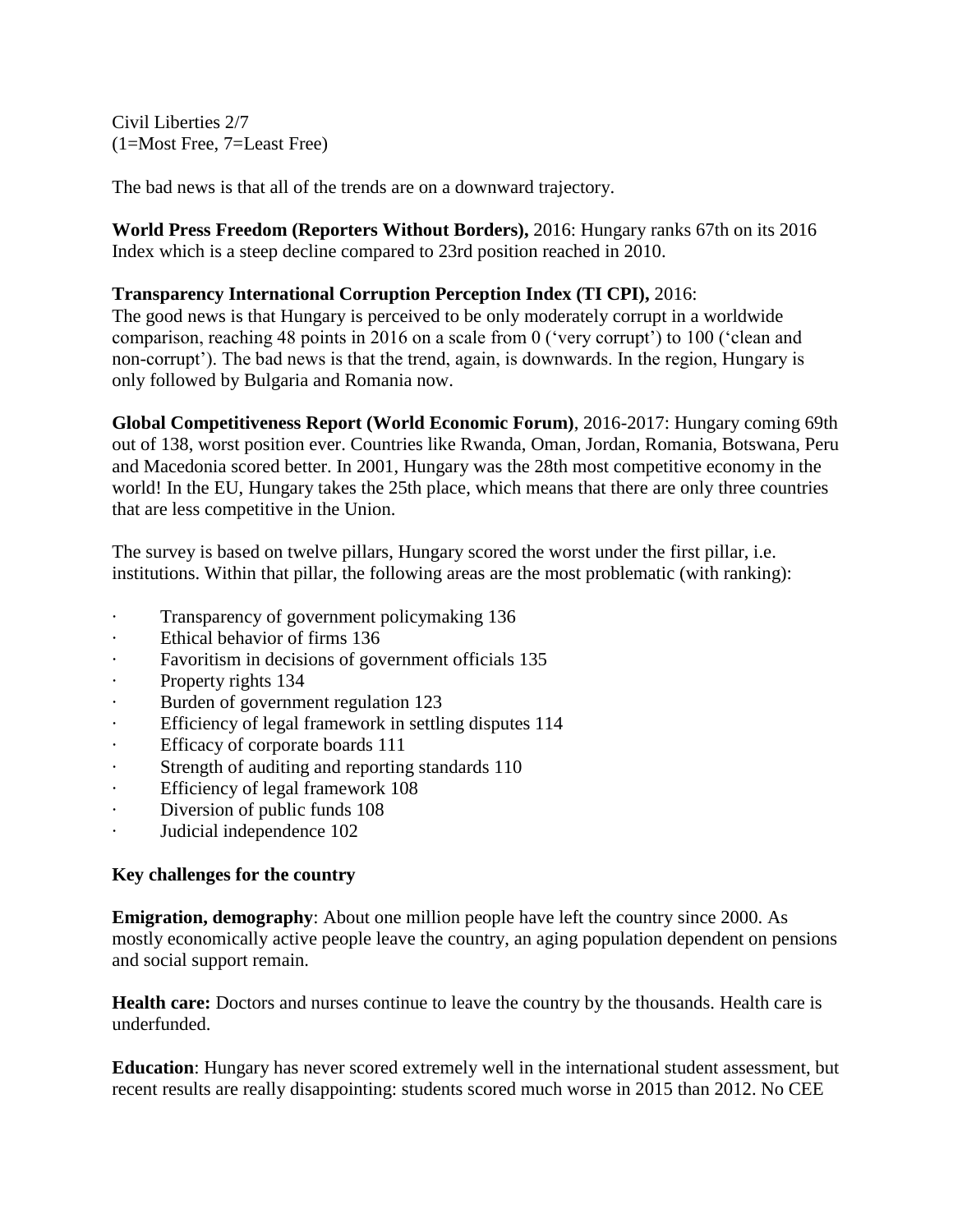country shows a similar deterioration and no CEE country's education budget is shrinking faster than Hungary's.

**Press:** Pro-government media dominates the media sector while critical voices experience difficulties in reaching audiences and securing financial resources.

**Markets:** The Orbán government significantly has undermined the functioning of the markets in many areas through crony capitalism, central decision making, unpredictable and erratic regulations. Shortly after coming to power, Orbán introduced the **System of National Cooperation** (SNC). SNC is an informal but very powerful means of creating and maintaining a parallel economy for cronies. The losers are, amongst others, companies in those sectors, in which the government introduced punitive taxes (telecommunications, retail, and banking) and practically all businesses, which have to face unfair competition from the cronies.

# **The economy at first glance**

**GDP growth** is not impressive but acceptable, measuring 2% last year, 3, 6% and 3, 5% projected for this year and 2018.

The level of external debt is down from 81% of the GDP in 2011 to 74% last year.

The level of **investment** is quite low, not even 18% of the GDP, but the really bad news is that the level of government investments exceeds the level of private investments by at least three times.

**FDI stock** decreased in 2015 (-15bn USD) and 2016 (-5bn USD) but 2017 may see a comeback. The amplitude of FDI transfers is growing, perhaps meaning that investors either agree with the government or are intimidated by its policies.

# **Wider background**

Lack of genuine experience with strong democratic governance, feudal culture. Each government spent a lot of energy on undoing what the previous government did. Polarization reached such a degree that compromise seems to be impossible on even the most basic values. This led to a general inclination to accept short term solutions, lies, and extreme ideologies.

PM Ferenc Gyurcsány 11 years ago: "We lied in the morning, we lied in the evening and we lied at night."

If the data of the London based Tax Justice Network are correct, in the three decades before 2010 more than 240bn USD found ways from Hungary to tax heavens.

# **Possible solutions:**

There is probably no easy solution, no quick fix. Here are a few ideas of could be done:

Reassert civil society's role in maintaining transparency and accountability in governance, as well as facilitating greater public consultation in decision making.